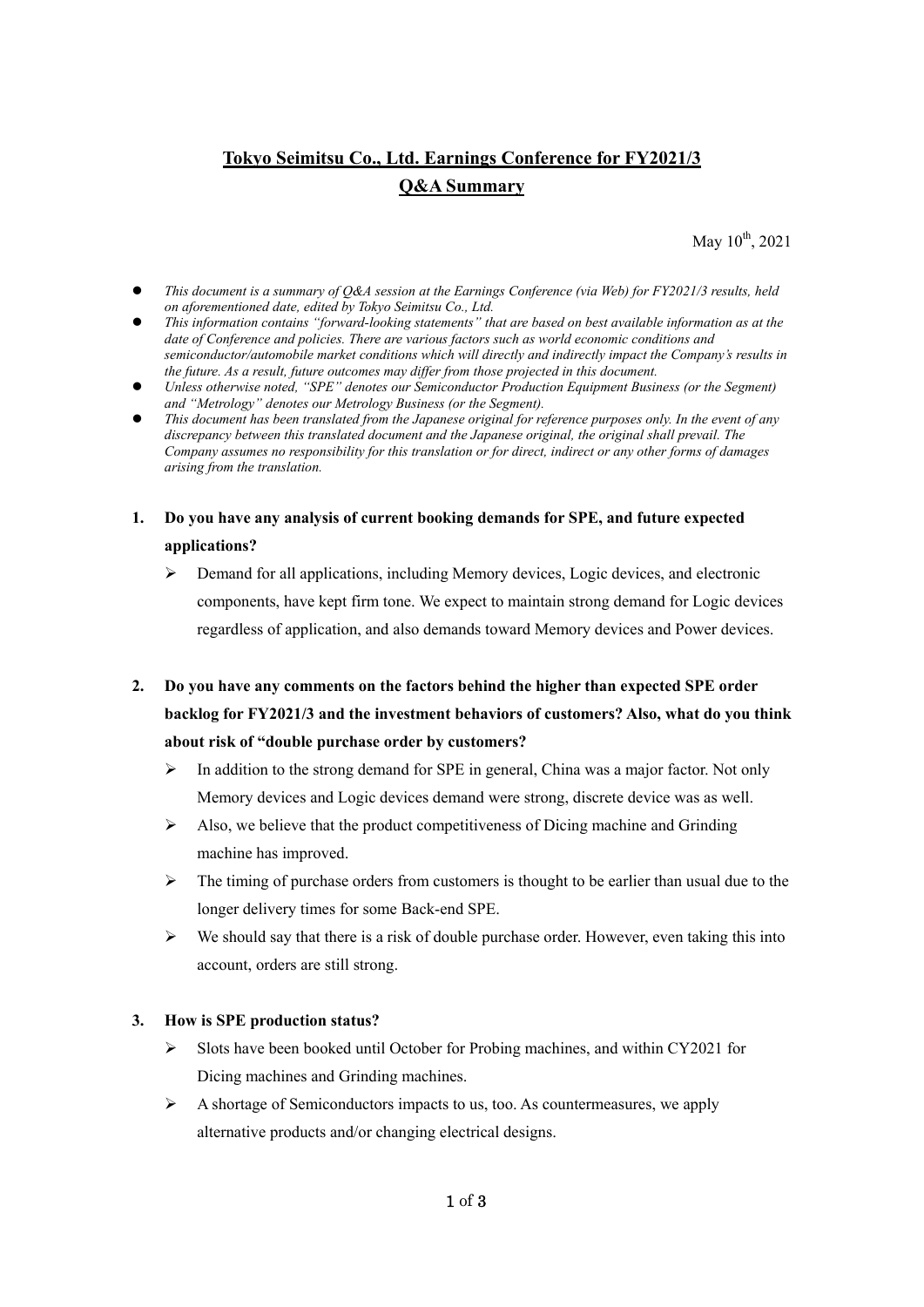#### **4. How is a scale of SPE consumable parts sales?**

 $\triangleright$  We have no change in Dicing blade sales volume since we have explained it last time (November, 2020) which is tripled since the acquisition of the business. Rather, sales of consumables for grinding machine have been increasing, and sales are now in the 100 million yen range every month.

### **5. How do you analyze about current Chinese market and risks, based on US-China trade confliction?**

- $\triangleright$  When the U.S. government announced restrictions targeted to a Chinese foundry, there were stories of order cancellations due to supply chain disruptions, but we are currently receiving new orders from such customers.
- $\triangleright$  On the other hand, there are risks that can be represented as a shakeout of Semiconductor and Electronic component players, Chinese SPE peers may benefit from our extended lead time, and National policy will give priority to Chinese SPE peers. As of today, we have the technological advantage, but we need to keep a close watch.

## **6. You predict orders for SPE in the FY2022/3 1H to be declined HoH. Are there any signs of this? Also, do you believe an upside in Sales and profit if actual booking exceeds your prediction?**

- Our SPE single month orders have been at a high level since November 2020 and reached a new monthly peak in April 2021. Although there is no sign of a decrease at this time, it is feasible to have an adjustment based on lead time. We assume we face slight adjustment in May or July at the latest, and then increase again from October.
- $\triangleright$  Even booking amount exceeds forecast, slots for the 1H are almost booked, which could realistically be an upside for the 2H with the premise of smooth output.

## **7. What is the background of slight decline in OP margin forecast for FY2022/3 than FY2021/3 4Q actual results? Also, what factors, if any, will cause costs to increase in FY2022/3?**

- $\triangleright$  It is because of lower-than-conventional OP margin in Metrology segment until sales volume becomes previous level, and conservative assumption in SPE OP in the range.
- $\triangleright$  There are increases in costs such as depreciation for Application Center in Taiwan, but these have been factored into the earnings forecast.
- **8. Please explain comprehensively about the Capacity plans from perspective of FY2022/3 forecast, short-term and mid-long-term expansions with** *Hino* **plant and the newly announced** *Hanno* **plant.**